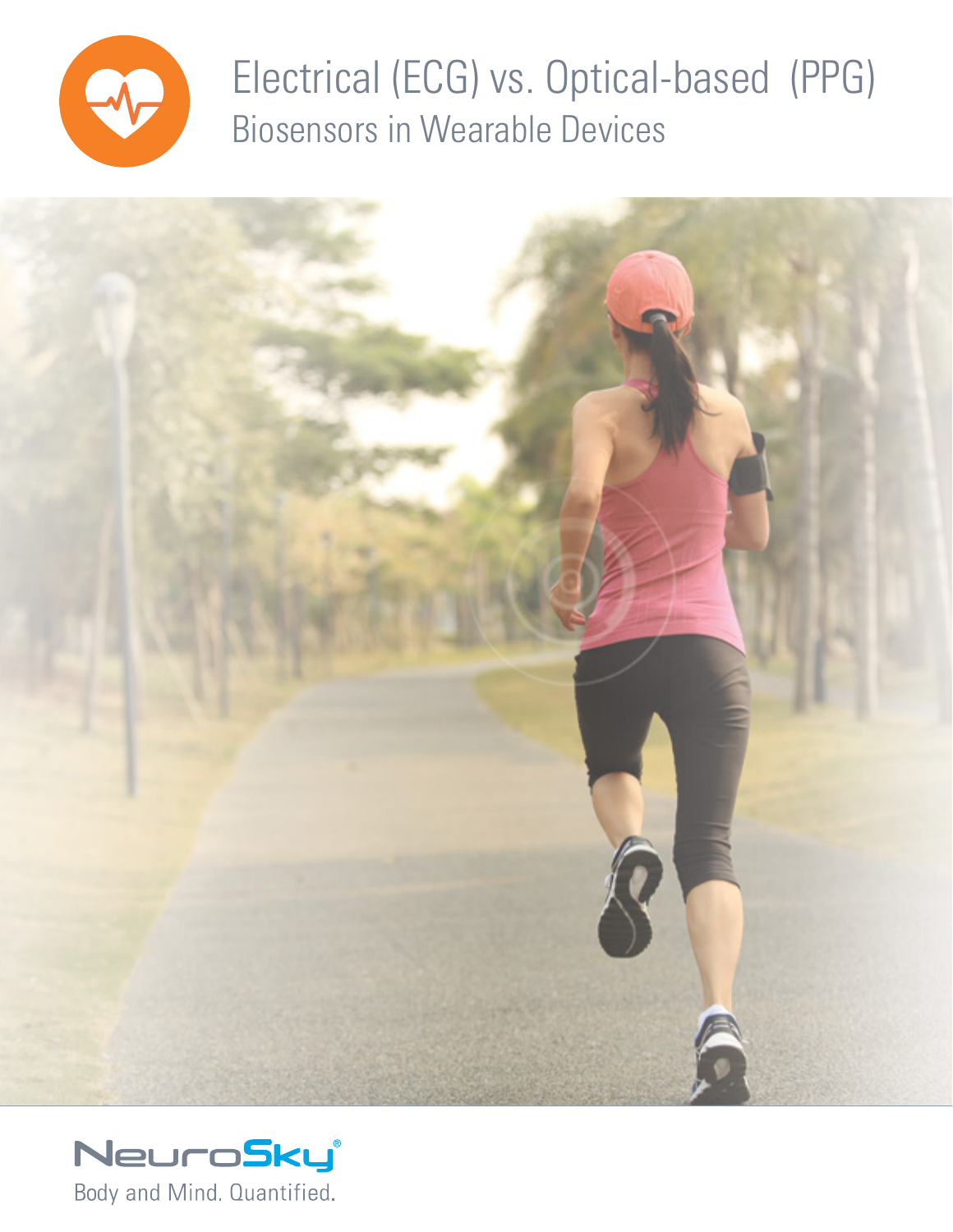

There are two primary technologies for measuring heart rate metrics: ECG (electrocardiography) and PPG (photoplethysmography). ECG measures the bio-potential generated by electrical signals that control the expansion and contraction of heart chambers, while PPG uses a light-based technology to sense the rate of blood flow as controlled by the heart's pumping action. Until recently, ECG-based electrical biosensors were found only in high-end medical equipment.

The small footprint, low power consumption and low cost of today's technology have enabled personal wearable form factor for convenience and ease of use. With the advent of low cost but highly accurate ECG sensors like NeuroSky BMD101, it has now become possible to design and build products and ecosystem around this technology to deliver a wide range of health and wellness metrics to individuals as well as healthcare providers and organizations.

| NeuroSky BMD101<br><b>ECG-based Solution</b>                                                                                                                                                                              | <b>Typical PPG-based</b><br>Solution                                                                                                                                                                                                            |
|---------------------------------------------------------------------------------------------------------------------------------------------------------------------------------------------------------------------------|-------------------------------------------------------------------------------------------------------------------------------------------------------------------------------------------------------------------------------------------------|
| Directly uses electrical signals produced by<br>heart activity                                                                                                                                                            | Uses electrical signals derived from changes<br>in reflected light due to changes in blood flow<br>during heart activity                                                                                                                        |
| Reference signal used for monitoring Cardio<br>health as well as for deriving and delivering a<br>wide range of health and wellness metrics                                                                               | Uses ECG signal as reference for HR<br>comparison                                                                                                                                                                                               |
| HRV (Heart Rate Variability) can be accurately<br>derived from ECG data as Peak Intervals can<br>be extracted with millisecond level accuracy;<br>meaningful HRV data can be obtained with<br>short-duration measurements | Peak Interval accuracy is limited by usable<br>sampling rate due to high power consumption<br>of LEDs; Pulse Rate Variation correlates with<br>HRV for longer periods of measurement<br>(> 5 minutes) but not for short-duration<br>measurement |
| HR (Heart Rate) can be measured accurately<br>on a beat-by-beat basis                                                                                                                                                     | Only suitable for average HR measurement                                                                                                                                                                                                        |